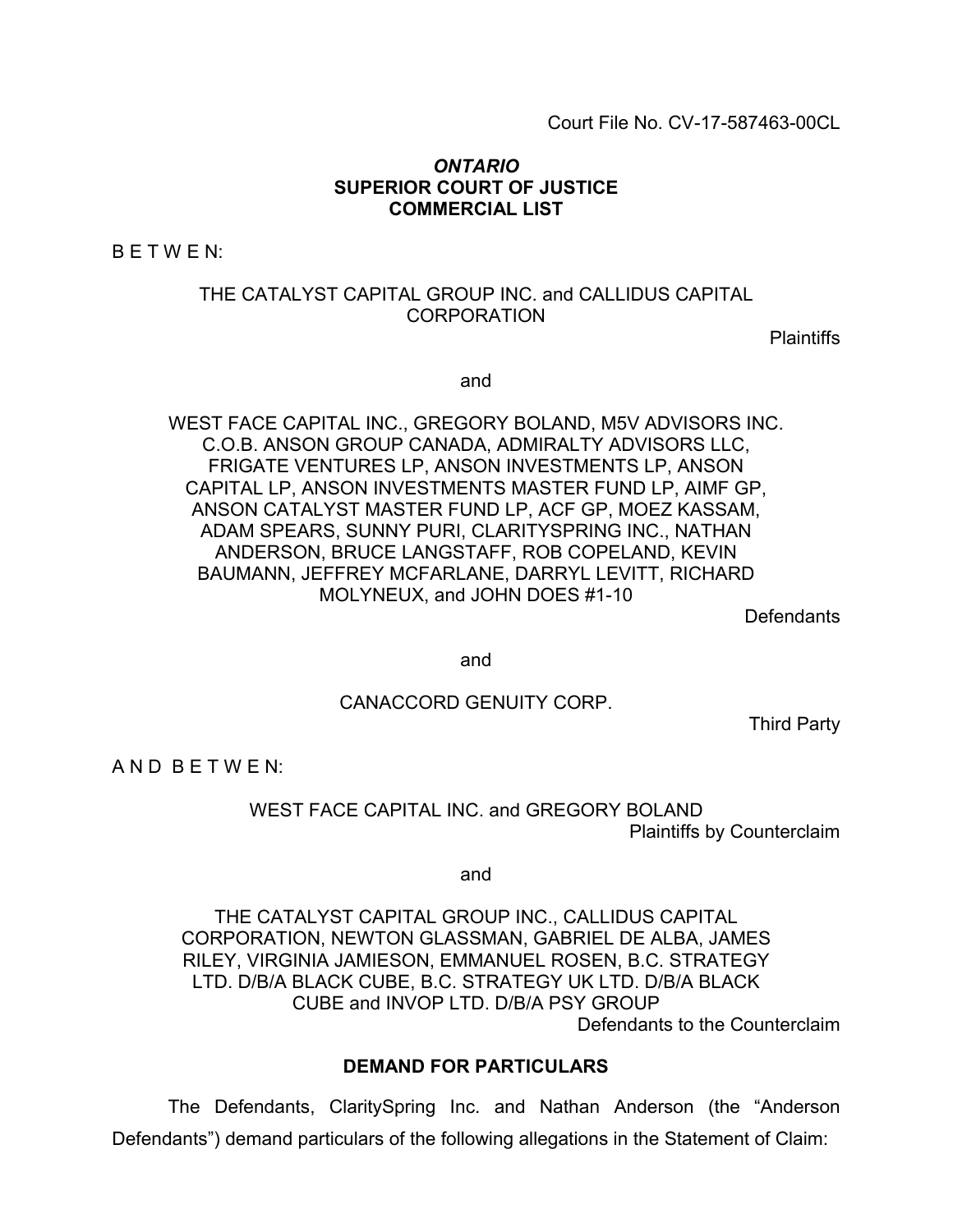1. With respect to paragraph 37 of the Statement of Claim, particulars of the terms of the alleged agreement, the date or dates on which it was entered into by the Anderson Defendants, or any one of them, and full particulars of the conduct of the Anderson Defendants in relation to the alleged conspiracy.

2. With respect to paragraph 60 of the Statement of Claim, particulars regarding how and when the Anderson Defendants, or any one of them, participated in the "short attacks".

3. With respect to paragraph 61 of the Statement of Claim, particulars of the conspiracy and the Anderson Defendants', or any one of them, involvement in that conspiracy.

4. With respect to paragraphs 64, 65, 66, 75, 76, 77, 78, 79, 81, 82, 93, 94, 95, 96 and 114 of the Statement of Claim, particulars of which, if any, of the allegations in these paragraphs are allegations against the Anderson Defendants, or any one of them.

August 7, 2018 **LERNERS LLP**

130 Adelaide Street West, Suite 2400 Toronto, ON M5H 3P5

**Brian N. Radnoff LS#: 43937G** bradnoff@lerners.ca Tel: 416.601.2387 Fax: 416.867.2412

**Lucas E. Lung LS#: 52595C** llung@lerners.ca Tel: 416.601.2673 Fax: 416.601.1492

Lawyers for the Defendants, ClaritySpring Inc. and Nathan Anderson

### TO: **MOORE BARRISTERS**

Barristers and Solicitors 393 University Avenue, Suite 1600 Toronto, ON M5G 1E6

**David C. Moore LS#: 16996U**

david@moorebarristers.ca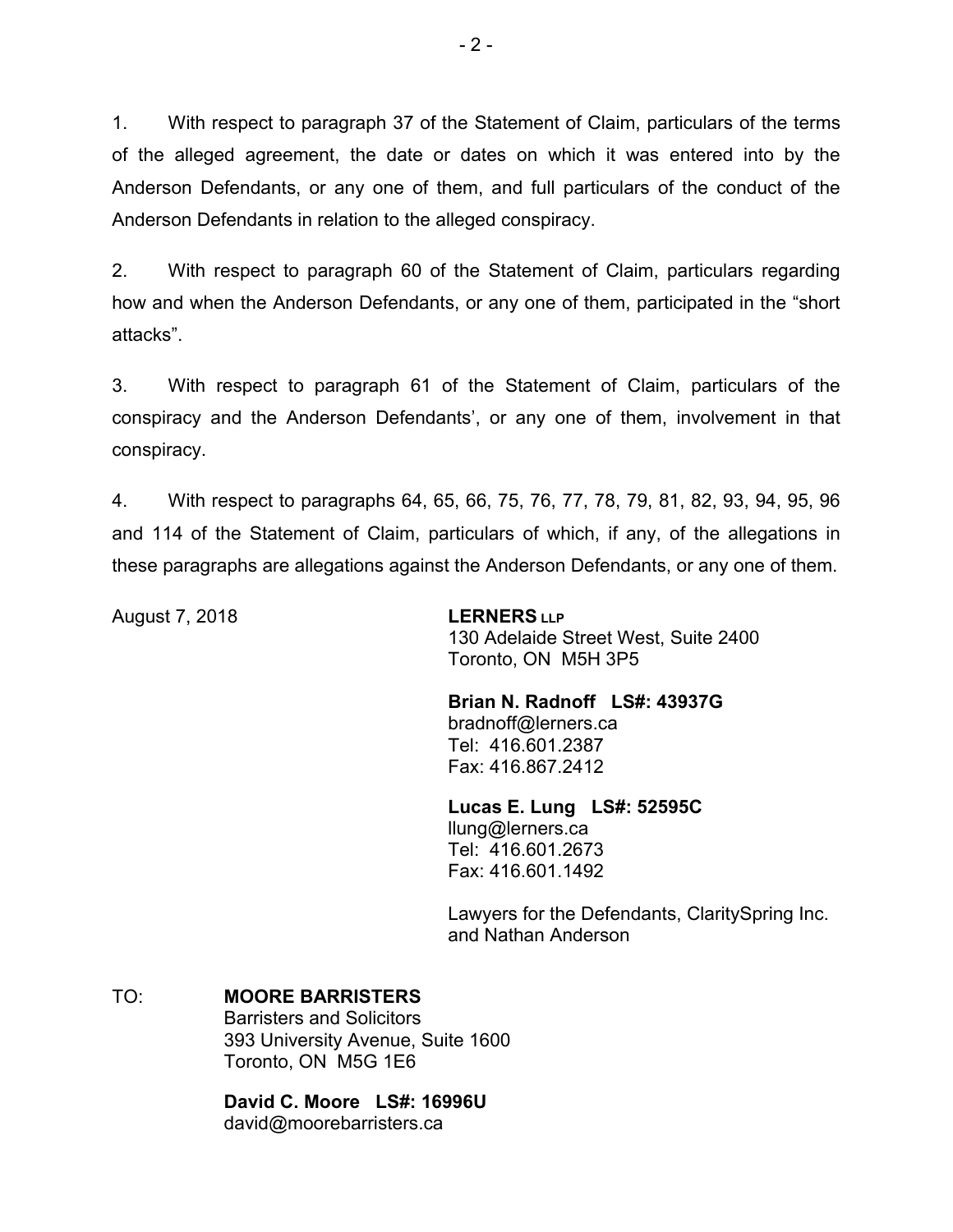Tel: 416.581.1818, Ext. 222 Fax: 416.581.1279

### **Kenneth G.G. Jones LS#: 29918I**

kenjones@moorebarristers.ca Tel: 416.581.1818, Ext. 224 Fax: 416.581.1279

Lawyers for the Plaintiffs/Defendants by Counterclaim, The Catalyst Capital Group Inc. and Callidus Capital **Corporation** 

### AND TO: **DAVIES WARD PHILLIPS & VINEBERG LLP**

155 Wellington Street West 40th Floor Toronto, ON M5V 3J7

### **Kent Thomson LS#: 24264J**

kthomson@dwpv.com Tel: 416.863.5566

#### **Matthew Milne-Smith LS#: 44266P**

mmilne-smith@dwpv.com Tel: 416.863.5595

### **Andrew Carlson LS#: 58850N**

acarlson@dwpv.com Tel: 416.367.7437

Tel: 416.863.0900 Fax: 416.863.0871

Lawyers for the Defendants, Plaintiffs by Counterclaim, West Face Capital Inc. and Gregory Boland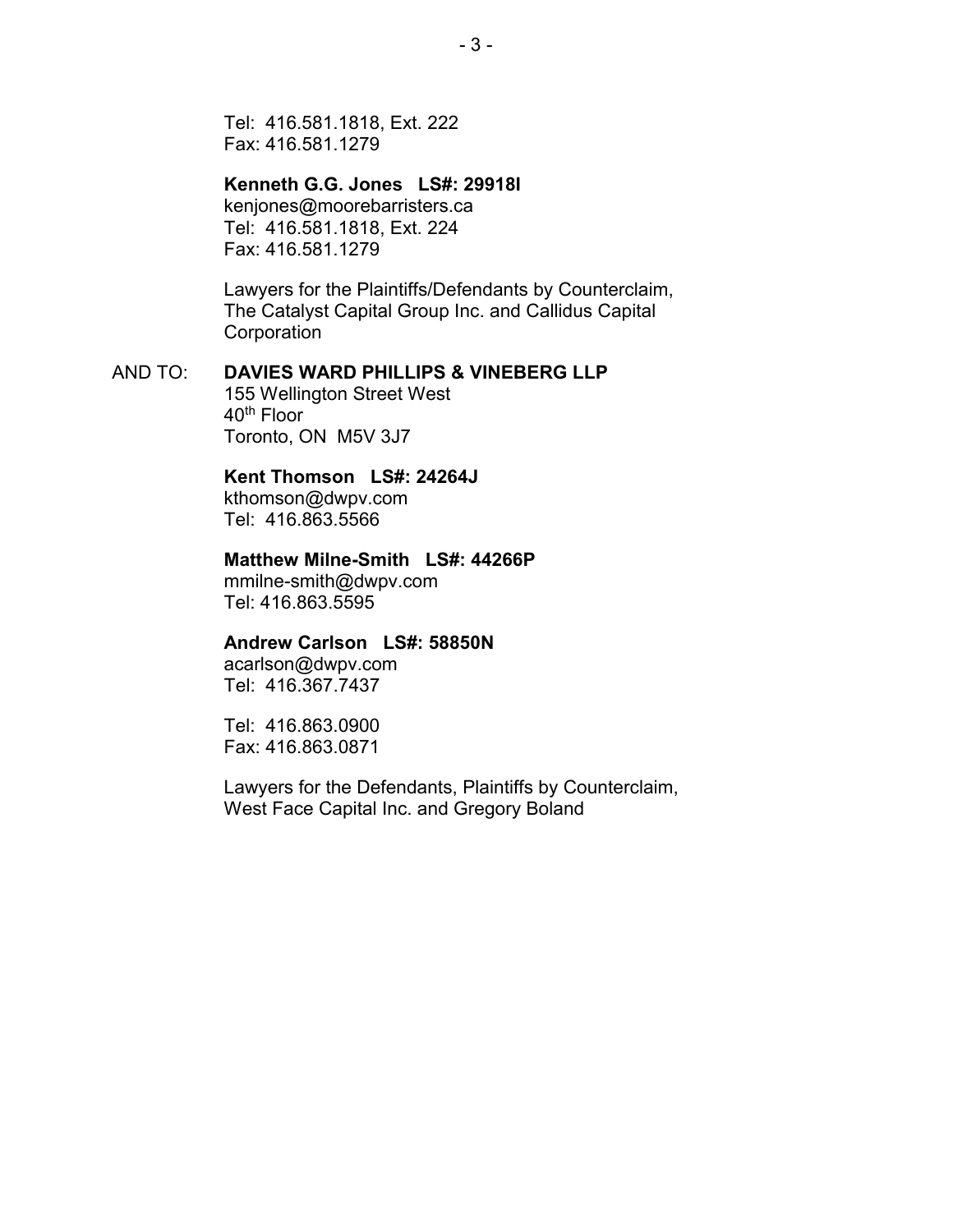### AND TO: **TORYS LLP**

Barristers and Solicitors 79 Wellington Street West, Suite 3000 Box 270, TD South Tower Toronto, ON M5K 1N2

#### **Linda M. Plumpton LS#: 38400A**

lplumpton@torys.com Tel: 416.865.8193

#### **Andrew Bernstein LS#: 42191F**

abernstein@torys.com Tel: 416.865.7678

### **Leora Jackson LS#: 68448L**

ljackson@torys.com Tel: 416.865.7547 Fax: 416.865.7380

Lawyers for the Defendants, M5V Advisors Inc. c.o.b. Anson Group Canada, Admiralty Advisors LLC, Frigate Ventures LP, Anson Investments LP, Anson Capital LP, Anson Investments Master Fund LP, AIMF GP, Anson Catalyst Master Fund LP, ACF GP, Moez Kassam, Adam Spears and Sunny Puri

### AND TO: **MILBURN & ASSOCIATES**

20 Toronto Street, Suite 860 Toronto, ON M5C 2B8

#### **A. Jane Milburn LS#: 39199U**

jmilburn@milburnlaw.ca Tel: 647.728.8081 Fax: 647.689.2983

#### **Devin M. Jarcaig LS#: 62223U**

djarcaig@milburnlaw.ca Tel: 647.728.8083 Fax: 647.689.2983

Lawyers for the Defendant, Bruce Langstaff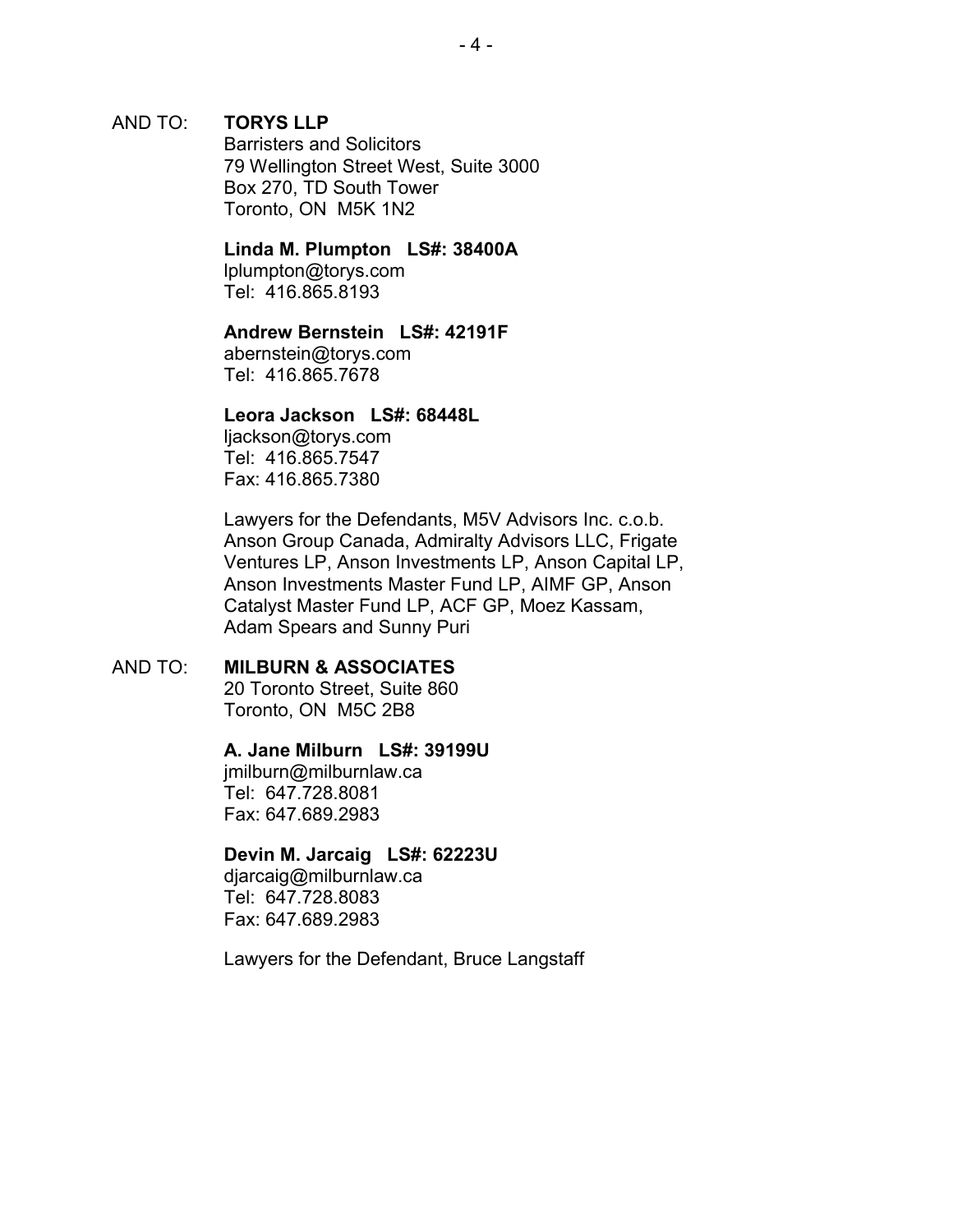AND TO: **ST. LAWRENCE BARRISTERS LLP** 144 King Street East

Toronto, ON M5C 1G8

# **Phil Tunley LS#: 26402J**

Phil.Tunley@stlbarristers.ca Tel: 647.245.8282 Fax: 647.245.8285

### **Alexi N. Wood LS#: 54683F**

Alexi.Wood@stlbarristers.ca Tel: 647.245.8283 Fax: 647.245.8285

### **Jennifer P. Saville LS#: 68564F**

Jennifer.Saville@stlbarristers.ca Tel: 647.245.2222 Fax: 647.245.8285

Lawyers for the Defendant, Rob Copeland

### AND TO: **HUNT PARTNERS LLP**

21 Balmuto Street, Suite 1404 Toronto, ON M4Y 1W4

### **Andrew D. Burns LS#: 345912W**

aburns@huntlegal.com Tel: 416.350.2934 Fax: 416.943.1484

#### **SCOTT VENTURO RUDAKOFF LLP**

222 3 Avenue SW Calgary, AB T2P 0B4

**Eugene J. Bodnar** g.bodnar@svrlawyers.com

#### **Breanne Campbell**

b.campbell@svrlawyers.com

Tel: 403.231.8209 Fax: 403.265.4632

Lawyers for the Defendant, Kevin Baumann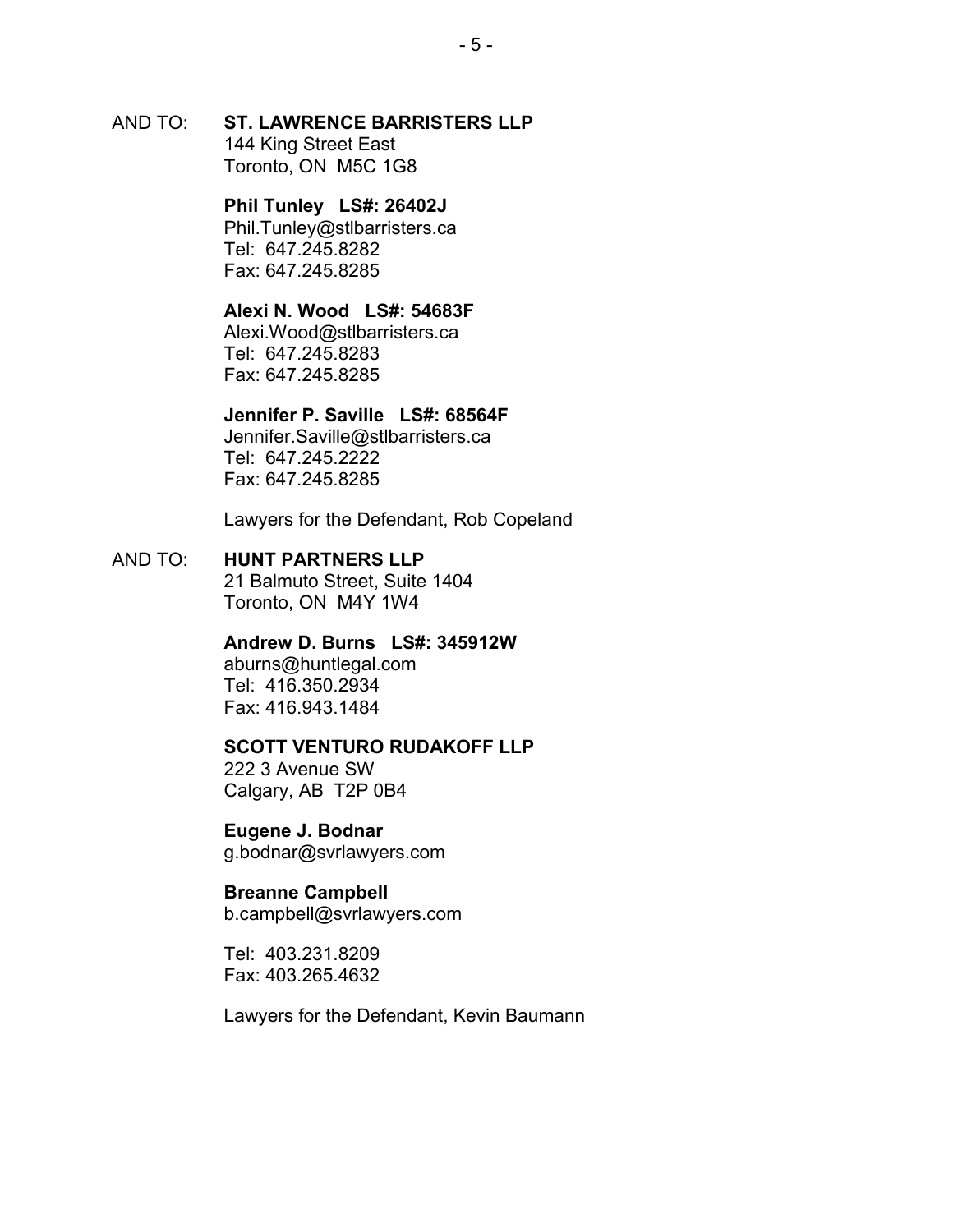# AND TO: **DANSON & ZUCKER** Barristers and Solicitors

375 University Avenue, Suite 701 Toronto, ON M5G 2J5

# **Symon Zucker**

sz@bondlaw.net Tel: 416.863.9955 Fax: 855.696.5441

Lawyers for the Defendant, Darryl Levitt

#### AND TO: **SOLOMON ROTHBART GOODMAN LLP Barristers** 375 University Avenue, Suite 701 Toronto, ON M5G 2J5

# **Melvyn L. Solomon LS#: 16156J**

msolomon@srglegal.com Tel: 416.947.1093, ext 333 Fax: 416.947.0079

# **Nancy Tourgis LS#: 37349I**

ntourgis@srglegal.com Tel: 416.947.1093, ext 342 Fax: 416.947.0079

Lawyers for the Defendant, Richard Molyneux

# AND TO: **JEFFREY MCFARLAND**

**Defendant** 

### AND TO: **CRAWLEY MACKEWN BRUSH LLP**

Barristers and Solicitors Suite 800, 179 John Street Toronto, ON M5T 1X4

# **Robert Brush LS#: 40373N**

rbrush@cmblaw.ca Tel: 416.217.0822

### **Clarke Tedesco LS#: 55291C**

ctedesco@cmblaw.ca Tel: 416.217.0884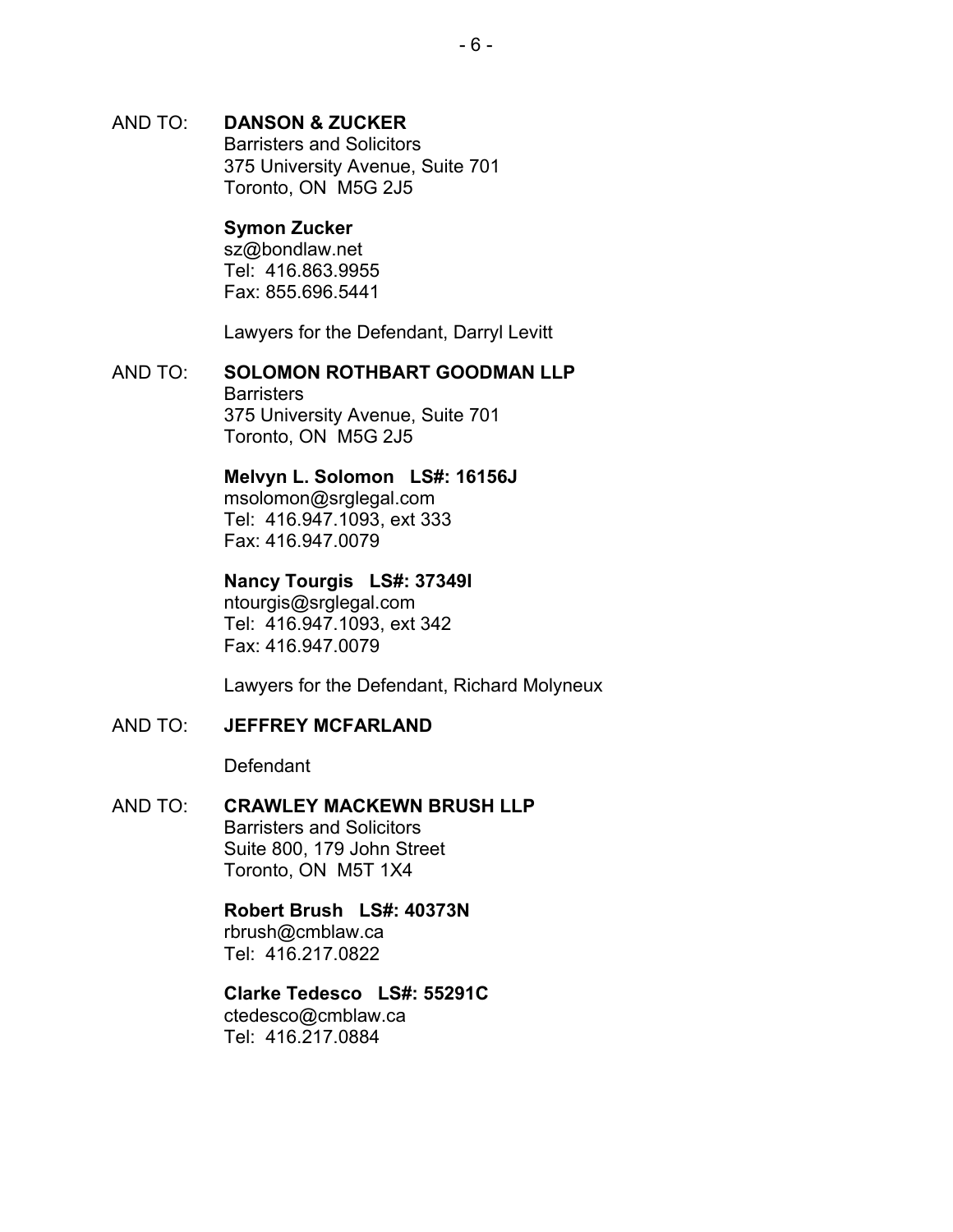# **Dana Carson LS#: 65439D**

dcarson@cmblaw.ca Tel: 416.217.0110

Fax: 416.217.0220

Lawyers for the Third Party Defendant